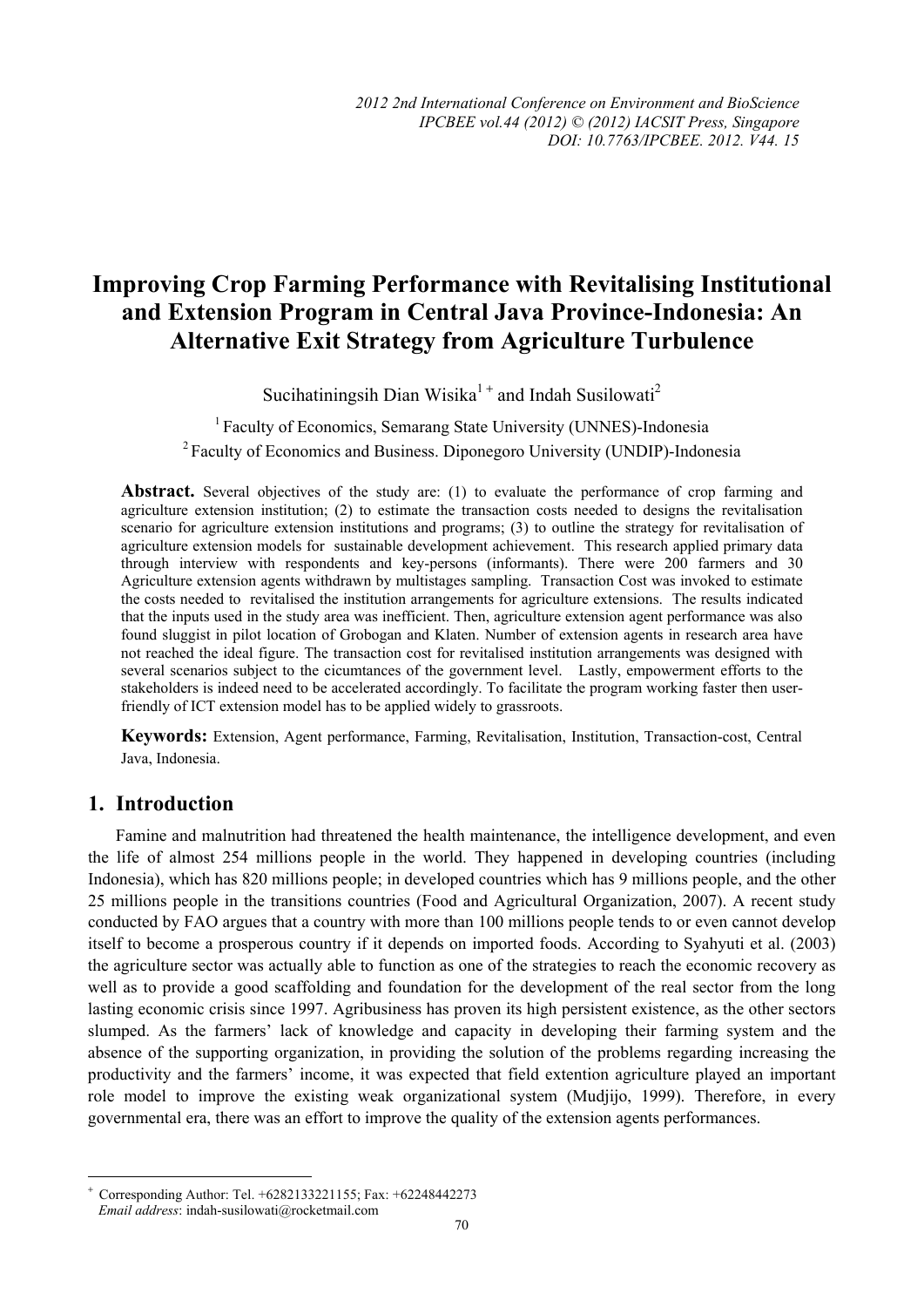## **2. Materials and Method**

The objectives of the study were: (1) to evaluate the performance of crop farming and agriculture extension institution; (2) to estimate the transaction costs needed to designs the revitalisation scenario for agriculture extension institutions and programs; (3) to outline the strategy for revitalisation of agriculture extension models for sustainable development achievement.

The research took place in Grobogan, Magelang, and Klaten regencies (BPS, 2006, 2009). The research employed mixed methods (Brannen, 1992; Creswell et al., 2007) a combination of quantitative (Mason, 1999; Hair Jr. et al., 1998) and qualitative methods (Moleong, 2004). The primary data were collected from interviews with respondents comprising key persons, (200 farmers and 30 extension agriculture). The descriptive statistics were selected for describing the profiles of the respondents, the performance of the extension agents, and the organizational condition of the extension agents. The Transaction Cost (Abdullah, et al., 1998; www.worldfish.org) was utilized to estimate the cost needed to design scenarios of organizational extension revitalization in order to reach the development of the extension agents' capacities.

#### **3. Results and Discussion**

The capacities of extension agents were expected to be the main influencing factor in improving the performance of agriculture activities in the research areas. Based on the previous research, it could be concluded that the agriculture behavior in the research areas was not managed efficiently. There exis therefore an opportunity to optimize the agriculture production through extension and employing appropriate inputs as needed. The extension agents in Grobogan and Klaten had moderate performances since they were familiar in disseminating agricultural extension information on grain farming as requested by the government of the New Order era, such as paddy. Meanwhile, in Magelang regency, the extension agents had low performances because of the limited knowledge they had on vegetables farming. The extension agents had mastered several fields of expertise covering food resource agriculture products, horticulture, fisheries, forestry, and animal husbandry (Margono, 2001). There was a need from me results of the study, of multi expertises among extension agents which had never existed during the New Order era.

The lack of extension agents available in Grobogan regency had influenced the coverage area which should be serviced and maintained (Puspitasari, 2008; Bakorluh, 2009). As a consequence, many farmers in Grobogan regency didn't know the recent mechanical technology of soyabean dryer machine and how to make use of the technology this had resulted in soyabeans harvested during the rainy season possessed a high level of water content. Moreover, there was a lack of information about weather from the Meteorology, Climatology, and Geophysics Bureau. Furthermore, the existence of market channel might provide inaccurate information of the agriculture products. The inaccuraty of information had often brought financial disadvantages to the farmers.

The result of the study showed that in Klaten regency, rice was the only single crop planted and the farming pattern and the agricultural behavior of were related a growing rice. Even they had a jargon "padi pari pantun" meaning "paddy, paddy, paddy". The single cropping pattern affected the composition of the soil nutrient as well as encouraging many harmful bugs and reduced product. There was no law protection againts planting other rice varieties, other them that recommended by the extension agents. Moreover, the extension agents performance, especially when dealing with vegetables farming, was considered low. The vegetables were grown in highland areal and the farmers set their own farming system and pattern. The extension agents often followed the farmers' pattern (Waridin, 1999; Waridin et al., 2009). In fact, the farmers did not believe or could not accept the information from the extension agents easily because the information for example, about climate and weather from the Meteorology, Climatology, and Geophysics Bureau, did not concus with the; traditional agricultural weather forecast which in fact they had used for over centuries. This had resulted in, "salah mongso" or "wrong season" often happened.

The research offered a model aimed at improving the organizational capacity of the extension agents through maintaining the decentralized model by adding the cost of information and improve cooperation between stakeholders, with extension agents delivering the information related to agribusiness by utilizing the fast and accurate information technology. The information presented in this IT was drawn from a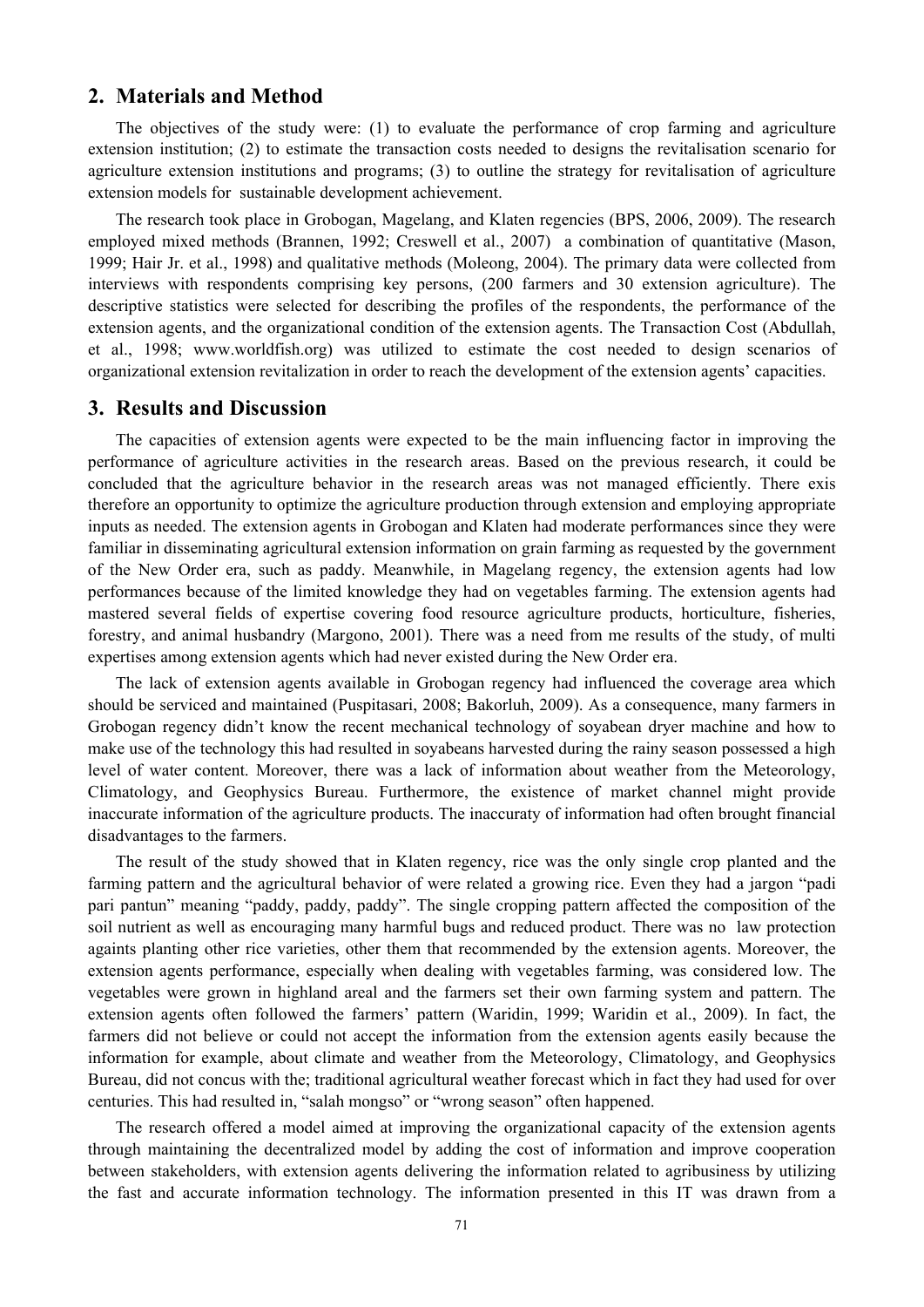databased system which was supplied by all concerned parties such as the department of the industry and trade, agricultural bureaus, research centers, and universities. Furthermore the data base was used to disseminate the information related to the agribusiness such as supply of agricultural production, fertilizer, climate, agribusiness expedition, etc. The updated information could be accessed by the farmers, the concerned persons and parties, including the extension agents, only by using cell phone or internet. The accessibility of the information could be selected based on the users' need. Moreover, farmers who could not get access to the information because of financial constraint to afford an internet, could still access the updated information using an SMS through the cell phone. The information which could be provided in the data base included the pricing of all of the agricultural products which could be the farmers' guide in selling their agricultural products. Furthermore, the extension agents, equipped with their educational background and the government infrastructure facilities, were able to access the information more accurately. This information would be the one which would be disseminated to the farmers. The information about agricultural policy and technology could be transferred to the potential users faster and cheaper. The data base could also be accessed by the public so that it would be useful when references were needed as the main consideration before issuing a certain policy. The information technology extension model proposed in this research could give farmers more bargaining power, and organizationally were able to improve the quality of the extension agents, service, which led to the optimum development of the quality of the agribusiness activities.

The extension transaction cost was the cost needed to plan, implement, and develop the extension organization. In order to evaluate the potential of all organizational model of the extension transaction cost, there was a comparative study on centralized organization transaction cost (during the period of 1995 – 1998) and the decentralized organization transaction cost (period of 2006 - 2009). The extension transaction cost included the information fee, the cost of defining the solution to the problem, and the operating cost. The transaction cost was determined based on the time spent by the extension agents. The time spent by the extension agents to carry out their duties and responsibilities in providing extension service. The operating cost in the centralized organizational model was generally lower than the decentralized organizational model. On the other hand, in the monitoring and evaluation activities, the extension agents had to spent more time. The decentralized organization (Janssen, 2002) requires the instructors' to have polyvalent expertises. The required polyvalent expertises, however, forced the instructor to spend more time to execute their duties and responsibilities. The ideal number, as recommended by the department of the agriculture (2008), was that one village one extension agent, meaning that the number of the extension agents in Central java should be equal to the number of villages in Central Java. So, the cost of BOP was Rp. 250,000/ person/ month. The cost on time spent the number of villages in Central Java, which were 8573. Therefore, the transaction cost for the revitalization of the agricultural extension in Central Java, based on the researcher's scenario for the next year's budget would be 109 Billions. The total cost was stipulated in the Regulation Numbered 10, the year of 2006. The Regulation further implied that one village should have at least one extension agent and, in regency, there should be one Agricultural Extension office that was organized and managed. The information cost in each regency was then added with the cost of affording the database, which was mainly the necessary and important data needed by the farmers in each district through maintaining the decentralized model by adding the cost of informationin line with the system behavior and improved cooperation between stakeholders.

# **4. Conclusions**

This research provided new ideas in the application of using information technology for agriculture extension, especially through cell phone utilization, which most farmers already possess. By adding more transaction cost, the extension could be organized effectively and efficiently because the information on the agribusiness development could be up dated by the farmers. The transaction cost for extension agents after the reform era (decentralized model) especially the operating cost should get more attention. This was done particularly to encourage the instructors to carry out their duties in providing information as well as handling extension related issues. Moreover, it was also intended to mobilize the instructors in executing their duties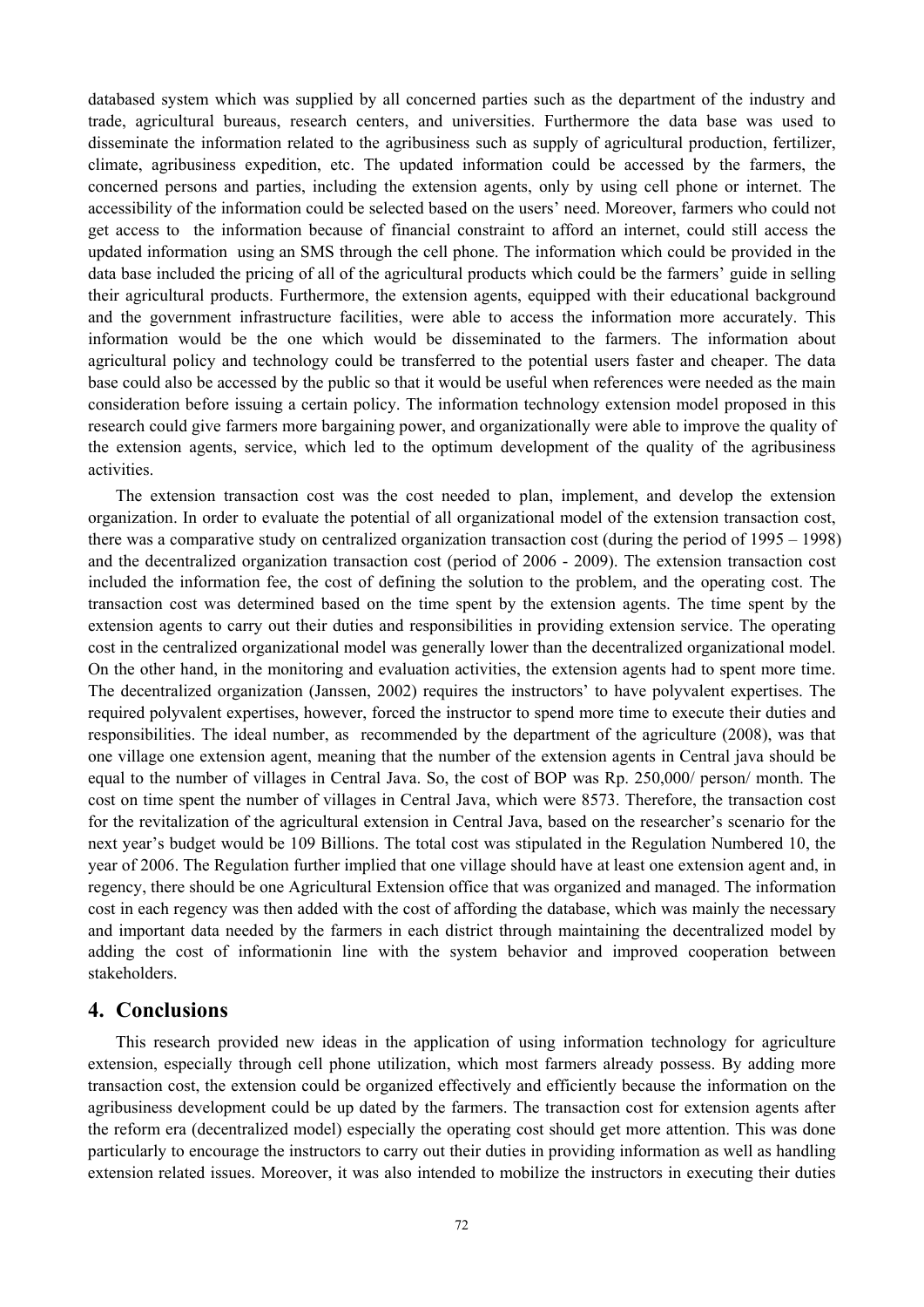and responsibilities. The decentralized organizational model requires the instructors about are polyvalent expertises.

## **5. Reference**

- [1] AARD, 1987. *Five Years of Agricultural Research (1981-1986)*, Its Contribution to Agricultural Development in Indonesia. Ministry of Agriculture, Republik of Indonesia, Jakarta.
- [2] Anonim. 2005. *Rencana Strategis Badan Pengembangan SDM Pertanian 2005-2009*. Badan Pengembangan SDM Pertanian, Jakarta.
- [3] Anonim. 2006. *Revitalisasi Penyuluhan Pertanian. Pusat Pengembangan Penyuluhan Pertanian*, Jakarta.
- [4] Anonim. 2006. *Undang-Undang Republik Indonesia Nomor 16 Tahun 2006* Tentang Sistem Penyuluhan Pertanian, Perikanan, dan Kehutanan. Jakarta.
- [5] Bakorluh. 2009. *Program Peningkatan Kesejahteraan Petani*. Dispertan Jawa Tengah. Semarang
- [6] BBKP Jawa Tengah. 2007. *Statistik Pangan Jawa Tengah.* Dalam www.jateng.go.id. BPS. 1999. Neraca Bahan Makanan. Badan Pusat Statistik. Jakarta.
- [7] BBMKP. 2007. *Statistik Pangan Jawa Tengah.* Dalam www.jateng.go.id. BPS. 1999. Neraca Bahan Makanan. Badan Pusat Statistik. Jakarta.
- [8] BPS. 2006. *Survei Sosial Ekonomi Nasional*. BPS Indonesia Survei Sosial Ekonomi Nasional. Jakarta: Badan Pusat Statistik Indonesia.
- [9] \_\_\_\_\_\_ 2009. *Indonesia Dalam Angka*. Badan Pusat Statistik Jakarta. dalam online www.bps.go.id
- [10]BPTP. 2007. *Daftar Tanaman Pangan Unggulan Jawa Tengah.* Dinas Pertanian Tanaman Pangan Jawa Tengah. Semarang
- [11]Brannen, Julia. (1992). *Mixing Methods: Qualitative and Quantitative Research*. Brookfield, USA: Avebury, Aldershot Publisher
- [12]Creswell, John W., Clark, Vicki L. Plano. 2007. *Designing and Conducting Mixed Methos Research.* America. University of Nbraska-Lincoln.
- [13]Departemen Pertanian. 2008. *Peraturan Menteri Negara Pendayagunaan Aparatur Negara No. PER/02/MENPAN/2/2008* tentang Jabatan Fungsional Penyuluh Pertanian dan Angka Kreditnya. Jakarta : Badan Pengembangan SDM Pertanian.
- [14]FAO (2007, 2008). Food and Agricultural Organization. www.fao.org
- [15]Hair, Joseph F. Jr. ; Rolph E. Anderson; Ronald L. Tatham. 1998. *Multivariate Data Analysis*. Fifth Edition. New York. Macmillan College Pub. Co.
- [16]Janssen, Willem. 2002. Institutional Innovations in Publics Agricultural Research in Five Developed Countries. Briefing Paper no. 52. Juli 2002. *ISNAR*, The Hague, Netherland.
- [17]Margono, Slamet. 2001. *Paradigma Penyuluhan Pertanian dalam Era Otonomi Daerah.* IPB.
- [18]Moleong, Lexy. 2004. *Metode Penelitian Kualitatif. Bandung* : PT. Remaja Rosda Karya.
- [19]Mudjijo. 1999. *Laporan Bidang Penelitian Penyuluhan Pertanian.* Survei Evaluasi Intensifikasi Padi dan Palawija Tahun1971-1978.
- [20]Puspitasari, Listya. 2008. Sistem Agribisnis dan Analisis Kinerja Produksi (Glicine Soya L) di Kabupaten Grobogan. *Tesis*, Magister Agribisnis, UNDIP
- [21]Pustaka Deptan. Perancangan Situs. http://www.pustaka-deptan.go.id.
- [22]Rahim M. Sail. 2008*. Konsep dan Amalan Kerja Pendidikan Pengembangan* (in press). Pusat Pengembangan Keusahawanan dan Pemajuan Profesional, University Putra Malaysia.
- [23]Saragih, Bungaran, 2005, *Agricultural Development Aims to Beat Poverty*, Jakarta Post. www.thejakartapost.com/agrib21\_1.asp.